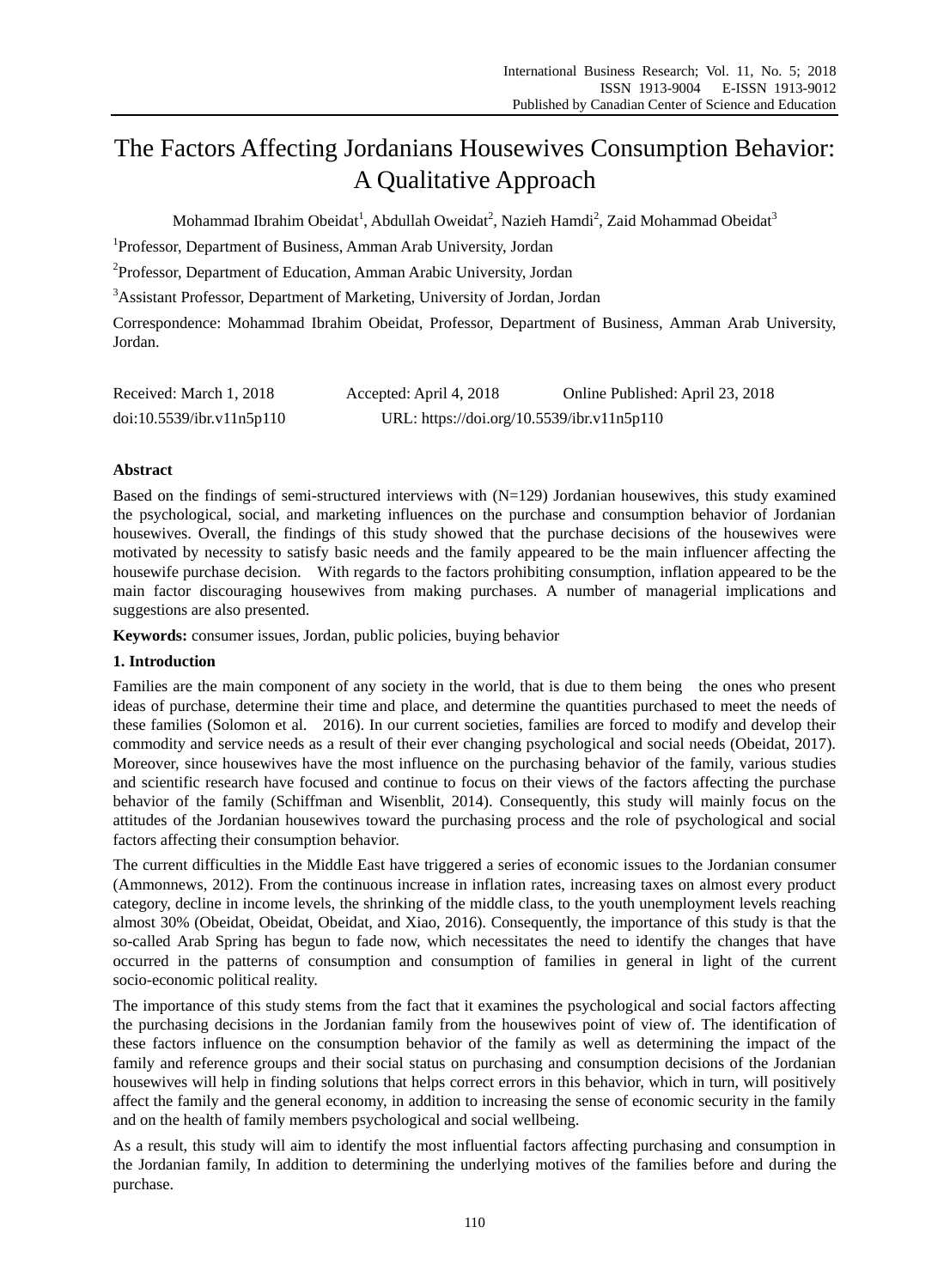## **2. Literature Review:**

It should be noted that there are dozens of studies that have attempted to identify the different effects of psychological, social, demographic and cultural factors on the purchasing and consumer behavior of individuals and families, in multiple societies and in different environments (Schiffman and Wisenblit, 2014; Cross, and Plank, 2015; Hartmann et al. 2017).

Pride, (2008) and Avello et al. (2011) points to the effect of psychological factors on consumer behavior such as motivations, direction, quality, learning and type, as well as the influence of beliefs and attitudes previously held by the consumer about the product of interest. Kytö et al. (2017) examined the influence of the consumer emotional state and found a positive link with the purchase intention and decision.

The study of Murray, (1991) has indicated that consumer purchasing activity is affected by previous marketing experiences in addition to activities that are implemented to satisfy the needs and family desires. Alekam et al. (2017) and Slater et al. (2010) also examined the impact of the four p's on the purchase and consumption behavior and found a significant influence. Another study of interest by Solomon, Dahl, White, Zaichkowsky, and Polegato, (2014), identified the impact of the availability of marketing information about the available goods and the associated quality and appropriateness of prices with purchasing behavior. The study of Minnema et al. (2017) also found an influence of reward programs on purchase intentions and behavior.

Furthermore, some studies focused on the impact of social factors on purchasing and consumer behavior, which included family, reference groups, relatives and cultural culture, among others, as well as the impact of cultural factors, culture and social classes (e.g. Schiffman, Kanuk, and Wisenblit, 2015). The study of Bai et al. (2015) in addition to Belk (1975) found an influence of social factors on the consumption behavior of a sample of household owners. In the same context, the Ali et al. (2017) study found a main predictive influence of the personal factors on the rules and fundamentals of purchasing and consumption. Other studies, such as Turley and Milliman, (2000), Mattila and Wirtz, (2008), Sherman, Mathur, and Smith, (1997) and Fransman and van Timmeren, (2017) all confirmed the impact of these psychological and social factors on purchasing behavior.

In Jordan, the study of Obeidat (2017), confirmed the impact of demographic, commodity and seller factors, as well as the impact of some external factors in influencing purchasing behavior. Consequently, due to the lack of studies examining consumption behavior and the factors affecting it in Jordan, this study aims to identify the impact of the psychological and social factors of Jordanian households on their purchasing and consumption decisions and at a difficult economic stage. After analyzing the previous studies the current study will try to answer the following question:

- 1- What are the main factors psychological, social, and marketing factors influencing the purchase decision of Jordanian housewives?
- 2- What is the most influential factor affecting the purchase decision of Jordanian Housewives?

#### **3. Methodology**

In order to examine the main factors affecting Jordanian housewives consumption and purchase behavior, an exploratory Qualitative approach was chosen from a purposive sample of  $(N=129)$  Jordanian housewives, a suitable sample size seeing as the majority of qualitative studies use a sample size between 50-70 (Saunders, Lewis, and Thornhill, 2007; Bryman, and Bell, 2011). Moreover, the study population included a selection of all the areas located in the Greater Amman City, which includes the different sectors of Jordanian society. The housewives were interviewed in malls, supermarkets and shops located in various areas of East and West Amman and the northern and southern suburbs. Students from the 27-year Master's Program at Amman Arab University and the University of Jordan conducted interviews in order to give sufficient time and attention to the studied sample.

Furthermore, the interview manual was presented to a group of experts specialized in marketing and psychological-social studies to verify the suitability of the questions for the objectives of the study. Semi structured interviews were used with each interview lasting between 35-40 minutes which helped the researchers to generate rich amounts of data that will help uncover the main patterns in their consumption behavior (Sekaran, 2003). Moreover, the interview manual included first a series of demographic question relating to the participants age, monthly income, monthly expenditure, family size, household status, educational level. The interview manual also included questions as (i.e. what are the main factors affecting your purchase decision, are you affected by the social culture in Jordan when you make a purchase?, can you describe how? And what are the main marketing factors that influence your decision when you make a purchase?). Additionally, as recommended, the authors provided the participants with a description of the purposes of the study in addition to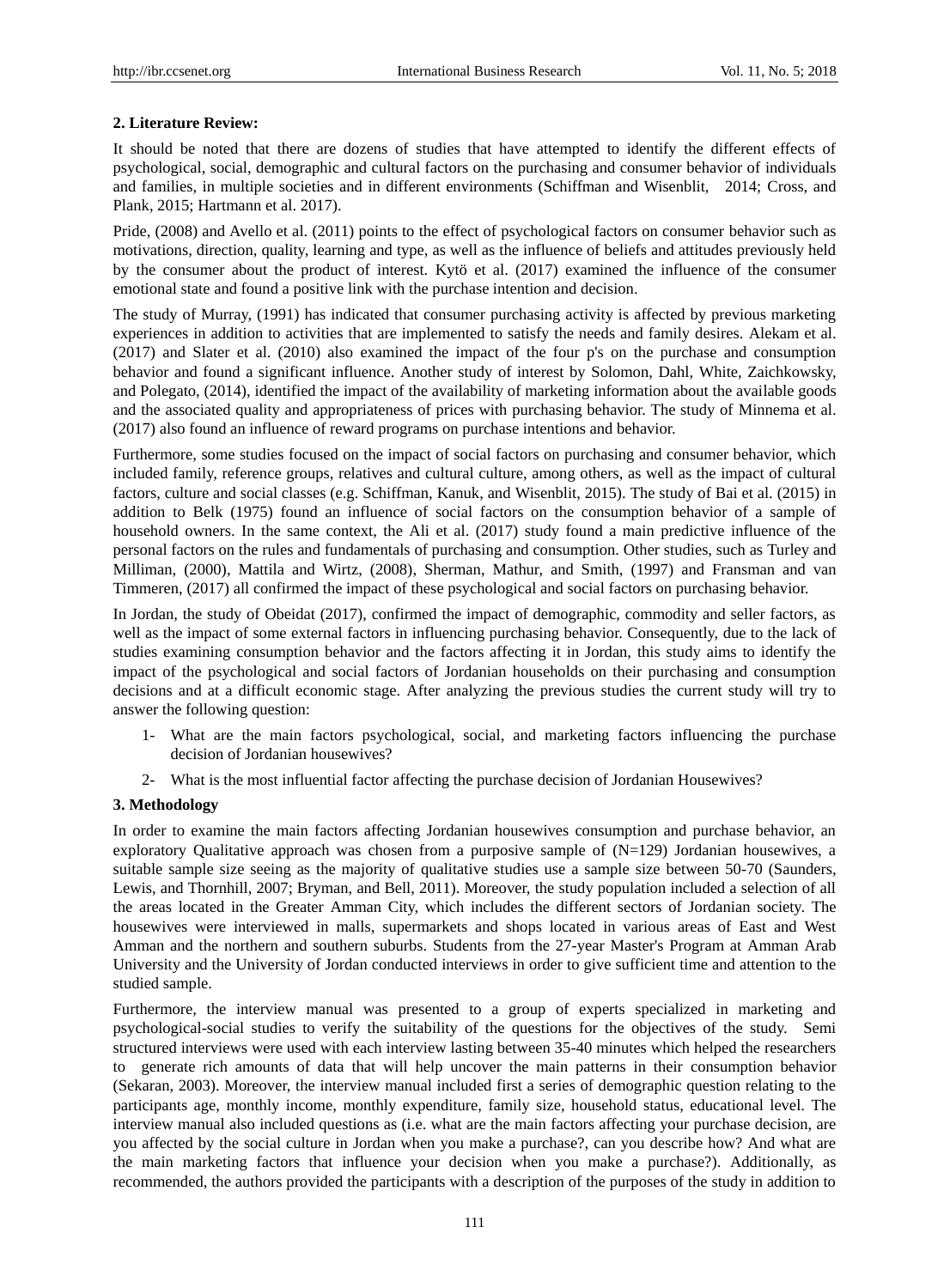guarantees that their answers will remain confidential (Saunders et al. 2007). Furthermore, the data collection process lasted for five months. A back translation was then performed as recommended by Saunders et al. (2007) to ensure the translated interview transcripts matched their original sources.

With regards to the data analysis, all the interviews were recorded manually. Moreover, while some initial thoughts were built before the data analysis began, the formal data analysis began after the data was collected. Thematic analysis was used to identify, analyze, and report the collected data (Creswell, 2009). This approach was used due to its flexible and simple structure, while having the ability to capture the evolving process under review (Braun & Clarke, 2006). Consequently, the interviews' transcripts were first subjected to this analysis to provide a broad thematic portrayal of the collected data.

As recommended by Braun and Clarke (2006), six main steps were taken to analyze the data. First, to familiarize oneself with the collected data, as a result, considering that the data was transcribed manually, knowledge of the content of the interviews was achieved. Nevertheless, the transcribed interviews were read at least twice by the researchers to get a picture of the overall themes to emerge (Creswell, 2009). Second, to generate initial codes, the interviews were read again to identify the short divisions of the data. Overall, it was found that all of the collected data fitted into one of the four main initial codes generated. Third, to search for themes, the relevant preliminary codes were organized into possible themes (Braun & Clarke, 2006). As recommended by Creswell, 2009, mind map software was employed to unify and combine the initial codes to form the general main themes. In the Fourth step, to ensure that the four main themes make sense to the complete data set, the researchers reread all of the interviews to identify any new themes that might have been overlooked in any of aforementioned steps. All of the themes were reviewed and refined to ensure internal consistency within each category (Braun & Clarke, 2006). In the final step, all of the emerging themes were given names and labels in order for them to be clarified and distinguished.

## **4. Results**

#### *4.1 Sample Description*

Overall, 52.6% of the housewives shopped only once weekly, whereby, 23.2% went shopping 2-3 times a week, and 10.5% of the sample went shopping between (4-6) times per week. Only 14.7% of the sample went shopping only once every two weeks. With regards to participants' age, as seen in Table (1), the majority of participants were between 45-55% years old with 31.6% which indicates a good consumption experience. 23% were between 35-44 years old, and 13% were between 25-34 years old.

| Age          | Percentage |
|--------------|------------|
| Less than 25 | 12.6%      |
| 25-34        | 13.7%      |
| 35-44        | 23.1%      |
| 45-54        | 31.6%      |
| 55-59        | 11.6%      |
| 60 and above | 7.4%       |
| Total        | 100%       |

Table 1. Age of the participants

With regards to the martial statues of the housewives, Table (2) shows that the majority of the housewives were married with 82%, 5.3% were divorced, 3.2% were widowed, and 7.4% were single. Consequently, considering that the majority of the sample were married housewives, this shows that the majority of the sample had a good influence on the buying process and purchases of the family.

|  |  |  | Table 2. Martial Statues |
|--|--|--|--------------------------|
|--|--|--|--------------------------|

| Marital status  | Percentage |
|-----------------|------------|
| Married         | 82.1%      |
| Divorced        | 5.3%       |
| Widow           | 3.2%       |
| Single<br>Other | 7.4%       |
|                 | 2.1%       |
| Total           | 100%       |

With regards to the income levels of the housewives, Table (3) shows that the majority of the housewives earned between 500-999 Jordanian dinars, followed by 250-499 JD's, with only 10.6% earning over 2000 JD's.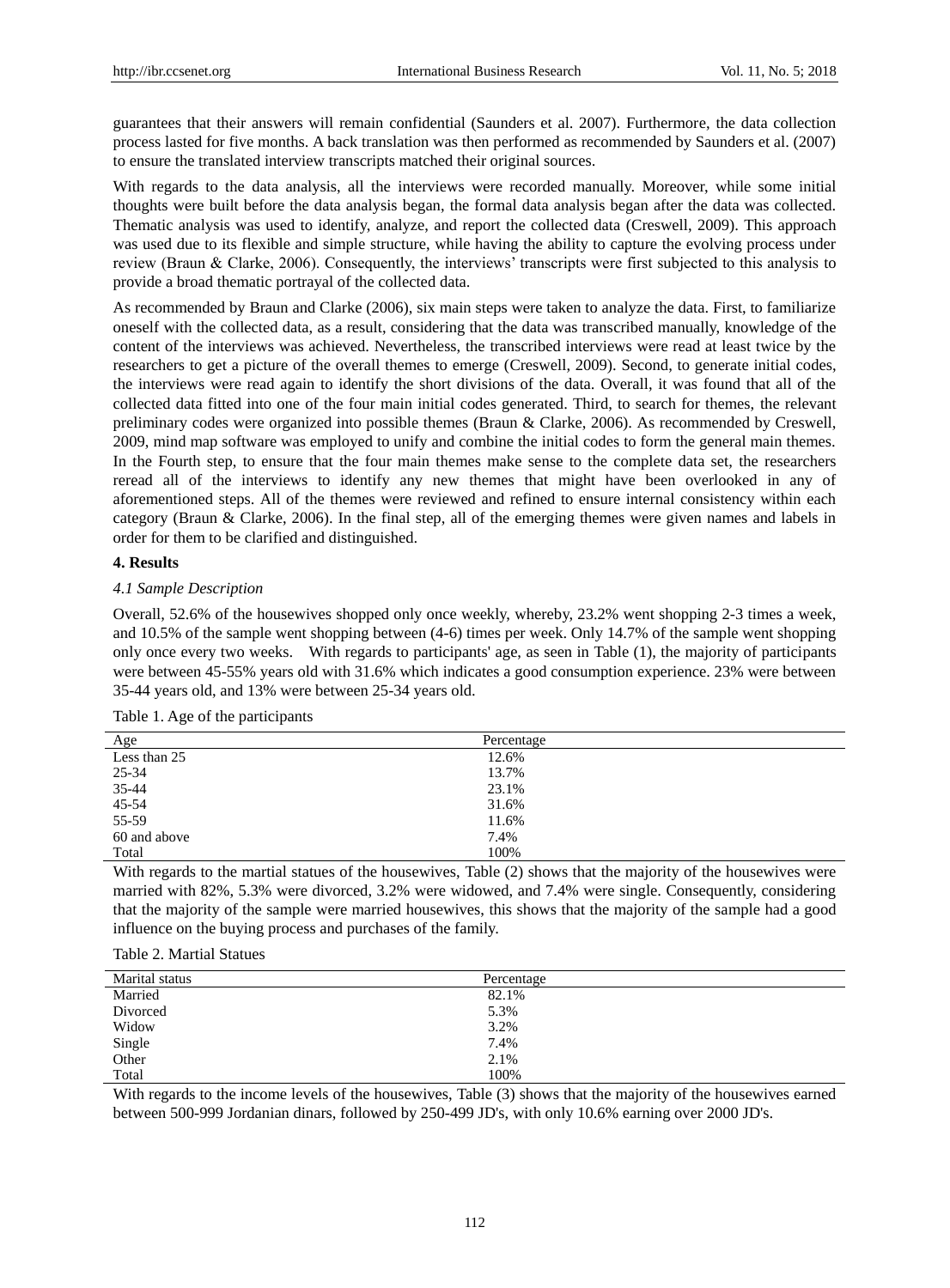| Income levels  | Percentage |
|----------------|------------|
| Less than 250  | 4.2%%      |
| 250-499        | 23.2%%     |
| 500-999        | 36.8%      |
| 1000-1499      | 15.8%%     |
| 1500-2000      | 9.5%%      |
| 2000-2999      | 5.3%       |
| 3000 and above | 5.3%       |
| Total          | 100%       |

With regards to the participants employment status, Table (4) shows that the majorities of the housewives were either unemployed with 49 % or retired with 11.6%. which shows signs of difficulty in making purchase decisions.

Table 4. Employment status

| Employment                       | Percentage |
|----------------------------------|------------|
| Full time in governmental sector | 10.5%      |
| Full time in private sector      | 10.5%%     |
| Free lance                       | 9.5%       |
| Retired                          | 11.6%%     |
| Unemployed                       | 49.5%      |
| Other                            | 8.4%       |
| Total                            | 100%       |

Moreover, with regards to the educational level of the participants, Table (5) shows that the majority of the sample had a bachelor degree with 35%, followed by a high school certificate with 25%, and a diploma with 23%.

Table 5. Educational level

| Education      | Percentage |
|----------------|------------|
| Middle school  | 5.3%       |
| High school    | 25.3%%     |
| Diploma        | 23.2%      |
| Bachelor       | 35.8%%     |
| <b>Masters</b> | 9.5%       |
| PHD            | 1.1%       |
| Total          | 100%       |
|                |            |

Overall, the findings first indicated that the majority of housewives had a reasonable proportion of purchasing and consumption experiences. However, the majority of the housewives had monthly incomes of less than 1,000 dinars. This is a significant financial burden for these families. Furthermore, 49.5% were retired or currently do not work which puts an additional financial burden on families, especially that the rise in prices for goods and services continues without any regard to the purchasing capacity of the majority of families in the middle and lower classes, which may reach up to (80%) of the total families. Additionally, the results indicate that 35.8% of housewives have a bachelor's degree, which indicates a reasonable degree of awareness and knowledge of purchasing and consumption indicators. The percentage of housewives who were willing to purchase was always (87.4%), while the percentage of female housewives who did not have a desire to purchase all the time was only (12.6%).

#### *4.2 Purchase Motivations and Restrictions*

With regards to the purchase motivations, data analysis first showed as seen in Table (6) that 66% of respondents identified actually needing the product as their main reason for any purchase they make. This issue was heavily linked to the food and beverages category of products with 78% of the sample. Generally, these increases don't come as a surprise considering that with the continuous price increases in Jordan, consumers often resort to buying their basic necessities. As one of the participants explains:

# *"With the continuous inflation of prices, which is not accompanied by any increases in our Monthly income, we have to make do with what we have, which only covers our basic needs for food, gas, and electricity"*

Additionally, 15% of the sample identified that their reason for purchase was not necessitated by an actual need but out of a sudden urge to buy. This motivation often accompanies acts of impulsive and compulsive buying (Pride and Ferrell, 2016). This finding is consistent with previous findings in the literature that associate females with higher degree with impulse buying (Schiffman and Wisenblit, 2014). This motivation was found to be associated with mostly shopping and luxury products such as clothing as seen by the comment below: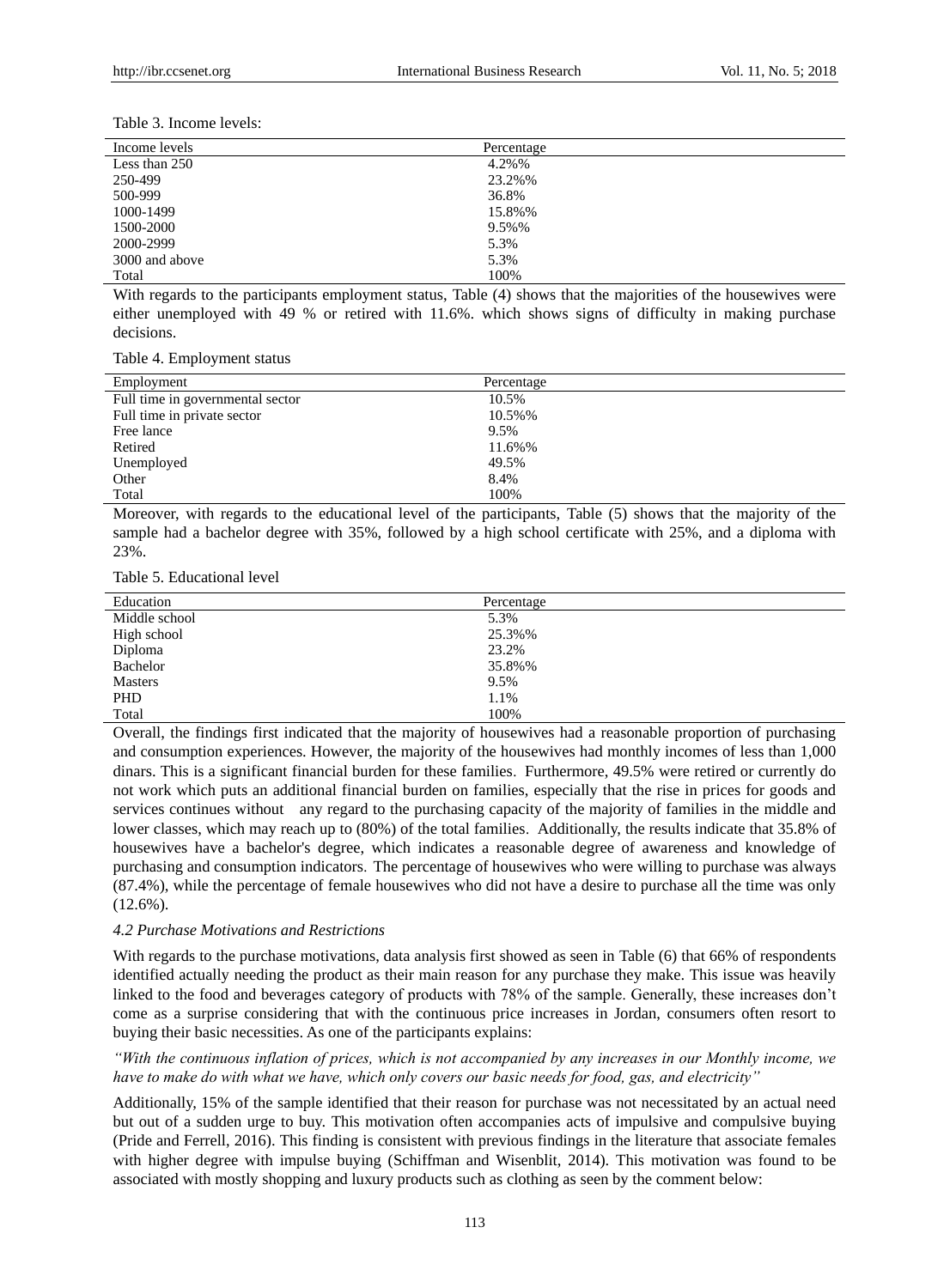*"Honestly, I don't know why I buy sometimes, often I see a pair of shoes or dresses that I don't actually need but I just have to have them, shopping always changes my mood"*

The third and fourth motivations were related to promotional factors with 18% of the sample. In this situation respondents were either wanted to try a new product or they were influenced by situational factors such as price discounts. Evidence from the literature supports these findings as many studies have established the influence of promotional factors on consumption behavior (Pride and Ferrell, 2016), as one participant explains:

*"very often I don't want to buy, but with economic situation a lot of firms are doing heavy promotions to sell their stock, so I can get product that I won't normally buy at cheaper prices, so that what motivates me to buy"*

Table 6. Factors encouraging Consumption

| Purchase motivation    | Percentage |
|------------------------|------------|
| Home Supplies          | 66.3%      |
| Impulse                | 15.8%      |
| To try a new product   | 11.6%      |
| Promotional influences | 6.3%%      |
| Total                  | 100%       |

With regards for the factors the discourage housewives from purchasing, Table (7) shows that the main factor restraining purchase for the housewives was the inflation of prices of product with 39% of the sample. In Jordan, the inflation of prices was seen as one of the main issues troubling the Jordanian consumer (Obeidat et al. 2016). The increases were seen in almost every sector in Jordanian market from the food and beverages sector, to gas, solar, and electricity and housing. This factor was heavily linked to the younger segment of our sample. The second factor was related to the low income levels of participants which can't let them afford to buy products outside of necessities. This factor was reported by 4.4% of respondents and is related to the first inflation category. This issue also appeared to be related to the youth segment of our sample. These two factors are explained by one participant below:

*"one of the main problems we are facing in Jordan is the continuous inflation of prices, which is not accompanied by any increase in our incomes, and to make matters worse, we can barely afford to buy our weekly needs as it is"*

Additionally, 16% of the sample also identified that sometimes the crowding in the store is what cause them to withhold the purchase. Generally, this finding is supported by previous findings in the literature as the store crowding has been found to cause consumers to turn away from purchases and even leads them to acts of misbehavior (Harries and Reynolds, 2009). Moreover, respondents also cited the method of product display as also one of the main reasons that often leads them to withhold purchases with 10% of the sample. Another 19% of the sample identified the low quality of products as the reason they don't purchase often. This finding does not come as a surprise especially with continuous reports of official governmental departments finding large shipments of expired products such as white and dark meat, medicines, and convenience products (Ammonnews, 2016). Finally, 12.6% of the sample identified the bad customer service provided to them in store as the reasons they refrain from purchase and consumption. This factor was found to largely influence purchase, purchase intentions, and acts of complaining and revenge (Obeidat et al. 2017).

Table 7. Factors restricting consumption

| Purchase restrictions   | Percentage |
|-------------------------|------------|
| Inflation               | 38.6%      |
| Low income levels       | 4.4%       |
| Crowding                | 16%        |
| Method of display       | 10.5%      |
| Low quality of products | 19%        |
| Customer service        | 12.6%      |
| Total                   | 100%       |

*4.3 Social Factors*

With regards to the social factors that influence the housewives purchase decision, Table (8) shows that family was viewed as the main factor influencing the housewives purchase decision with 52% of the sample. This is consistent with previous findings that the family plays a large role in what the person purchases (Schiffman and Wisenblit, 2014). In addition, it also supports the previous finding earlier that the reason most housewives purchases is to buy product that are supplies for the house as one participant explains:

*"like I mentioned before, my family takes most of my time, I rarely buy anything for myself, neither does my husband, so most of our purchases are centered to what kids want"*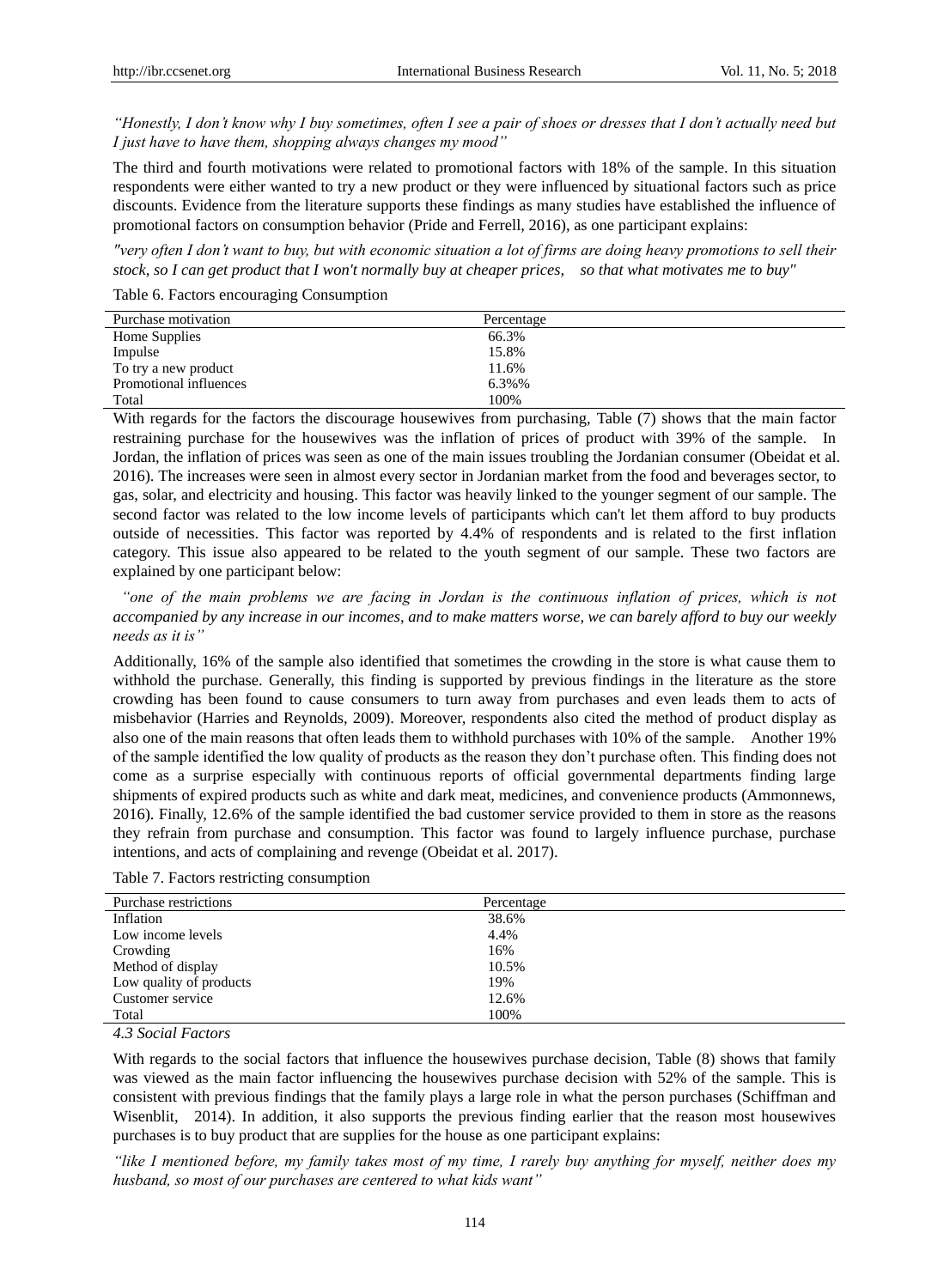Moreover, Table (8) also shows that the housewife social class also dictated what she buys with 32.6% of the sample. This finding is also consistent with previous studies which show that the consumer social class influence what he/she buys (Solomon et al. 2016). As seen buy one of the participants comments below, the social class the housewives belonged to, dictated what they had to buy even that in some circumstances she could not afford it:

*"you have to keep up with appearances, we can hardly afford anything right now and in this economy , but we have to keep our lifestyle consistent with our social circle because this society its all about appearances and I don't want my kids to feel they are less than anyone else "*

The third social factor related to the housewives cultural values with 9.5%. As seen by the comments of one of the participants below, the cultural values seemed to highly influence what the housewife bought for her family. This finding is also supported by findings in the literature (Pride, 2008) that demonstrate the influence of the values and culture on consumer behavior.

*"When we have a gathering for my husband family or mine for example, we are forced to buy products that are out of our price range; nevertheless, we have to buy something that honors them so we won't feel ashamed"*

Finally, the fourth and final social factor related to the reference group of the housewives with 6.3% of the sample. As explained by the one housewife below, the influence of the reference groups such as friends and co-workers influenced what the housewife bought or didn't buy. This finding is also hugely supported in the literature (Schiffman and Wisenblit, 2014).

*"am mostly influenced by what my friends say or recommend, in some cases they have more experience than me so I always rely on their judgment "*

| Table 8. Social influences on consumption |  |
|-------------------------------------------|--|
|-------------------------------------------|--|

| Social influences      | Percentage |
|------------------------|------------|
| Family                 | 52.6%      |
| Social class           | 32.6%      |
| <b>Cultural Values</b> | 9.5%       |
| Reference group        | 6.3%       |
| Total                  | 100%       |

*4.4 Psychological Factors*

With regards to the psychological influences on the housewives purchase decision, Table (9) highlights that the main factor the made housewives shop was to avoid thinking about problems and reduce stress with almost 50% of the sample. Generally, links between shopping and stress reduction were found in the literature (Pride, and Ferrell, 2016). In this case, the housewives went shopping in order to avoid thinking about the problems she is facing, clear her head, and reduce the stress she is feeling as explained by one housewife below:

*"I don't know, most of the time I go shopping to clear my head and think of other matters that don't disturb me, shopping always changes my mood"*

Furthermore, the second factor related to the housewives getting rid of boredom with 27.4%. As seen by the comments of one of the participants below, this factor also relates to the first where in both shopping is used to change the mood. This finding is also reinforced by findings in the literature (Murray, 1991) that demonstrate the influence of the shopping as mood changer in consumer behavior.

*"I like to keep myself occupied because I get bored very easily, so whenever I have nothing to do I go to shop something and sometimes I spend hours looking around before I buy something"*

Moreover, Table (9) also shows that the housewives sometimes shop because they like to acquire things and like the feeling of having possessions. This notion is highly related to the materialistic personality in consumer behavior (Schiffman and Wisenblit, 2014). This factor was reported by 23.2% of the sample and as seen by one of the participants comments below, this personality trait highly influenced their purchase behavior:

*"Honestly, I shop because I like to possess things, whether it jewelry, clothes, or cars, I really like the feelings of having things and I really like the feeling of having things that are mine"*

Table 9. psychological influences on consumption behavior

| Psychological influences | Percentage |
|--------------------------|------------|
| To clear my head         | 49.2%      |
| Out of boredom           | 27.4%      |
| Materialism              | 23.2%      |
| Total                    | 100%       |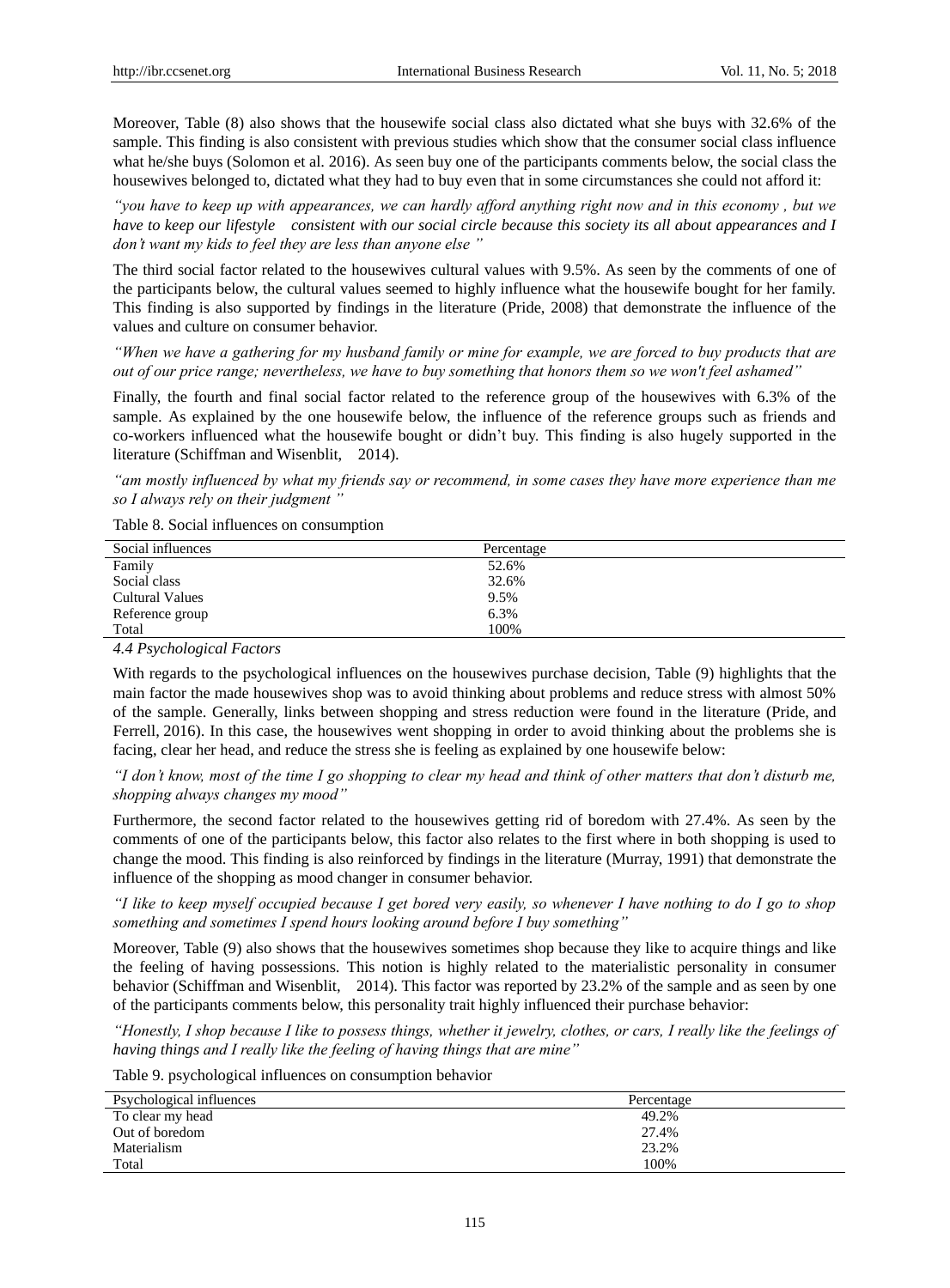## **5. Discussion**

Based on a qualitative sample of (N=129) Jordanian housewives, this study examined the motivation and factors affecting purchase and consumption behavior. Moreover, this study identified three main set of factors that influence the purchase decision of the Jordanian housewives. In terms of psychological factors, the majority of purchase decisions were performed as a distraction and as a way for the housewives to clear their heads. In terms of social factors, family appeared to be the main influencer on the purchase decision. With regards to the factors prohibiting consumption, inflation appeared to be the main factor discouraging housewives from making purchases.

Overall, the findings of this study show that the reasons behind the purchase of housewives were mainly to meet the needs of their homes and followed by purchasing just for the sake of doing so. Only a small proportion of the sample bought just to try a new product or because of marketing influences. Moreover, the reasons that discouraged housewives of buying were the high prices, lack of income, and overcrowding in shopping places, in addition to the poor quality of goods. Generally, these findings are supported by previous findings in the literature that shows the difficult economic conditions in Jordan such as the high inflation and unemployment rates and low income levels (Obeidat et al. 2016). However, it is the first time in the Jordanian context that factors such as crowding of shopping stores and the low quality of products has been mentioned. Consequently, providing better store designs and queue systems should minimize the appearance of crowding if firms wish to encourage consumers to buy. More importantly, the governmental observation of the prices can help reduce the issue of inflation and therefore should be increased. While the mainstreams of suppliers in Jordan are influenced by the economic conditions, some still increase their prices without any consideration to the diminishing buying power of the consumer. Therefore, increasing the governmental oversight could help in decreasing the negative consequences of these issues to a degree.

With regards to the social factors influencing the purchasing decision of housewives, the family was found to mainly influence the purchases of the housewives followed by the social class the consumer supposedly belongs to. As a result, for firms wishing to increasing traffic at their stores, placing family appeals in their promotions and targeting kids with their offers could help do that. Additionally, consumer agencies and governmental bodies that are supposed to handle consumer issues should design and implement awareness campaigns that educate consumers about the correct purchase patterns and about spending within their means. Consequently, consumption rationalization campaigns should also be implemented to decrease unnecessary shopping acts that eventually harm the buying power of the consumer.

With regards to the Psychological factors affecting Jordanian housewives consumption, three main factors appeared to highly influence the purchase decisions. The first two related to using shopping as a way to reduce boredom and a distraction. While the third related to a personality trait. Consequently, considering the negative consequences unneeded shopping could have on the Jordanian family financial statues, awareness campaigns regulated by the responsible bodies could also showcase the negative consequences of these actions in this regard. While the current society and philosophy of most firms tend to promote an ideology of consumption, specific measures has to be taken in some cases to intervene and to restrain some promotional campaigns to ensure that the consumers expenditure won't cause negative effects on his/her wellbeing especially in the cases where the firms promotions encourage materialism.

Based on the results of this qualitative study, it is necessary for the factors identified here to be tested using a quantitative design in order to obtain results that can be disseminated to larger sections of Jordanian housewives. Second, it is also necessary to deal with a large random or a non-random sample that reflects the different demographics associated with the psychological, social and cultural components of the Jordanian society. Therefore, the coverage of the sample items for all twelve governorates of Jordan may be essential to obtain results that can be circulated to the Jordanian society.

## **References**

- Alekam, J. M. E., Nik Mat, N. K., & Md Salleh, S. (2017). The Significant Role of Communication, Price, and Quality in Creating a Brand Trust to Achieve Purchase Behavior Antecedents and Consequence of Consumer Brand Trust. *International Journal of Supply Chain Management*, *6*(4), 260-268.
- Ali, A., Xiaoling, G., Sherwani, M., & Ali, A. (2017). Factors affecting Halal meat purchase intention: Evidence from international Muslim students in China. *British Food Journal*, *119*(3), 527-541. https://doi.org/10.1108/BFJ-10-2016-0455

Ammonnews. (2012). "Toukan: The Arab spring has influenced the economy of Jordan", available online at: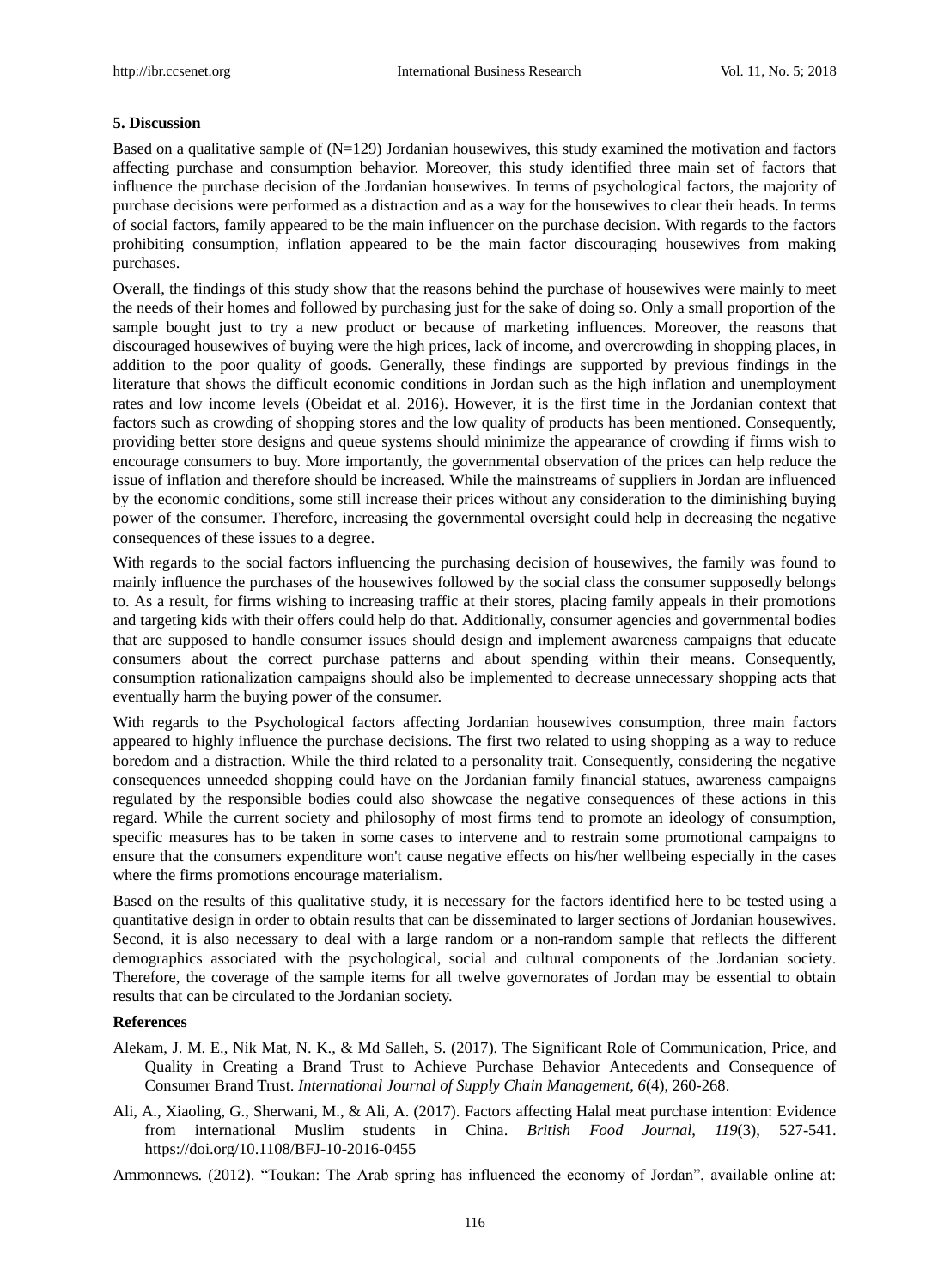http://www.ammonnews.net/article.aspx?articleno=1075 60.

- Avello, M., Gavilan, D., Abril, C., & Manzano, R. (2011). "Experiential shopping at the mall: influence on consumer behavior". *China-USA Business Review*, *10*(1).
- Bai, Y., Yao, Z., & Dou, Y. F. (2015). Effect of social commerce factors on user purchase behavior: An empirical investigation from renren. Com. *International Journal of Information Management*, *35*(5), 538-550. https://doi.org/10.1016/j.ijinfomgt.2015.04.011
- Belk, R. W. (1975). Situational variables and consumer behavior. *Journal of Consumer Research*, *2*(3), 157-164. https://doi.org/10.1086/208627
- Braun, V., & Clarke, V. (2006). Using thematic analysis in psychology. *Qualitative research in psychology*, *3*(2), 77-101. https://doi.org/10.1191/1478088706qp063oa
- Creswell, J. W. (2009). *Mapping the field of mixed methods research*.
- Cross, J., & Plank, R. (2015). "Purchase Behavior by Commodities Buyers; Some Strategic and Tactical Insights". In *Proceedings of the 1989 Academy of Marketing Science (AMS) Annual Conference* (pp. 436-439). Springer, Cham. https://doi.org/10.1007/978-3-319-17055-8\_88
- Fransman, R., & van Timmeren, A. (2017). Psychological and social factors underlying pro-environmental behaviour of residents after building retrofits in the City-zen project. *Energy Procedia*, *122*, 1051-1056. https://doi.org/10.1016/j.egypro.2017.07.477
- Hartmann, M., Cash, S. B., Yeh, C. H., Landwehr, S. C., & McAlister, A. R. (2017). "Children's purchase behavior in the snack market: Can branding or lower prices motivate healthier choices?" *Appetite*, *117*, 247-254. https://doi.org/10.1016/j.appet.2017.06.014
- Kytö, E., Järveläinen, A., & Mustonen, S. (2017). Hedonic and emotional responses after blind tasting are poor predictors of purchase behavior. *Food Quality and Preference*. https://doi.org/10.1016/j.foodqual.2017.05.015
- Mattila, A. S., & Wirtz, J. (2008). The role of store environmental stimulation and social factors on impulse purchasing. *Journal of Services Marketing*, *22*(7), 562-567. https://doi.org/10.1108/08876040810909686
- Minnema, A., Bijmolt, T. H., & Non, M. C. (2017). The impact of instant reward programs and bonus premiums on consumer purchase behavior. *International Journal of Research in Marketing*, *34*(1), 194-211. https://doi.org/10.1016/j.ijresmar.2016.08.001
- Murray, K. B. (1991). A test of services marketing theory: consumer information acquisition activities. *The Journal of Marketing*, 10-25. https://doi.org/10.2307/1252200
- Obeidat, M. I. (2017). The Consumer, The consumed, & the Devastated: A longitudinal study of Jordanian Housewives. *International Business Research, 10*(7), 178-184.<https://doi.org/10.5539/ibr.v10n7p178>
- Obeidat, Z. M. (2015). Youth Unemployment in Jordan: Causes & Solutions. *International Journal of Business Research, 3*(15), 77-90. https://doi.org/10.18374/IJBR-15-3.7
- Obeidat, Z. M., Obeidat, M. I., Obeidat, A. M., & Xiao, S. H. (2016). Jordanians Economic Challenges & Aspirations: An Empirical examination. *International Journal of Business and Economics Research, 3*(5), 29-37. https://doi.org/10.11648/j.ijber.20160503.11
- Pride, W. (2008). *Marketing*. Cengage Learning.
- Pride, W. M., & Ferrell, O. C. (2016). *Foundations of marketing*. Cengage Learning.
- Saunders, M., Lewis, P., & Thornhill, A. (2007). "*Research Methods for Business Students*", 4th edition, Prentice Hall Financial Times, Harlow.
- Schiffman, L. G., & Wisenblit, J. (2014). "*Consumer behavior*" 11th edition. Prentice Hall.
- Schiffman, L. G., Kanuk, L. L., & Wisenblit, J. (2015). *Consumer Behavior*. 12<sup>th</sup> edition, Prentice hall
- Sekaran, U. (2003). "*Research Methods for Business: A Skill Building Approach*", 4th edition, New York: John Wiley and Sons.
- Sherman, E., Mathur, A., & Smith, R. B. (1997). Store environment and consumer purchase behavior: mediating role of consumer emotions. *Psychology and Marketing*, *14*(4), 361-378. https://doi.org/10.1002/(SICI)1520-6793(199707)14:4<361::AID-MAR4>3.0.CO;2-7
- Slater, S. F., Hult, G. T. M., & Olson, E. M. (2010). Factors influencing the relative importance of marketing